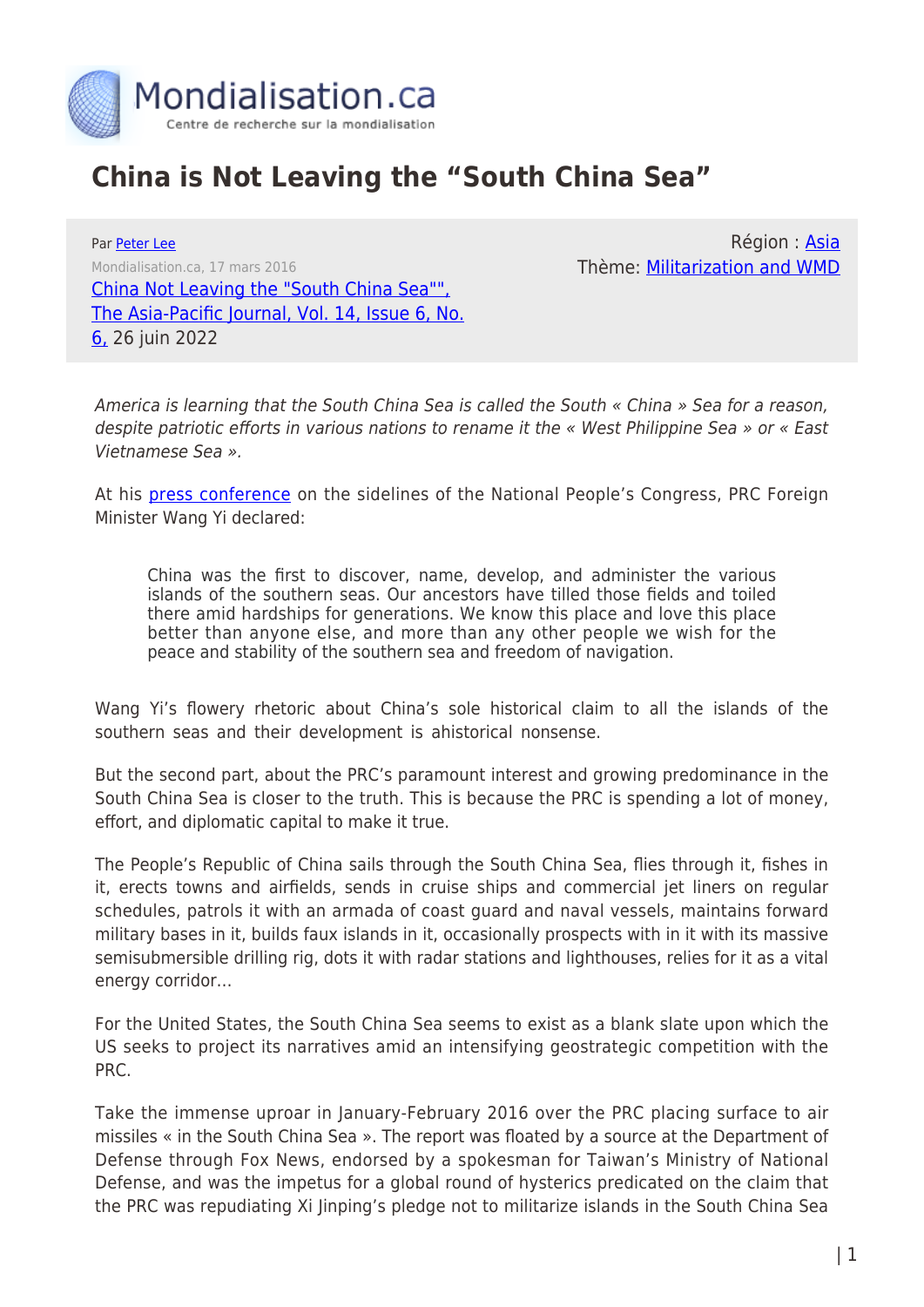and was escalating « tensions » in the SCS.

As it transpired, the surface to air missiles (whose deployment the PRC never confirmed) were sighted on Woody Island. Woody Island is a real island in the Paracels, an archipelagic cluster near Hainan seized from Vietnam in 1974. There's been an airfield on the base for decades, the PRC expanded it in the last year to host fighter jets on cyclical deployments (permanent basing perhaps exposes the airframes to too much salt-air corrosion) and, indeed, the Admiral of the US Pacific Fleet **acknowledged** that the PLA put surface to air missiles on Woody Island at least two times previously without the US government raising any objections.

The PRC will never enjoy legal sovereignty over the Paracels since Vietnam will never formally cede them, but Vietnam has swallowed its choler enough to explore joint demarcation marine boundaries with the PRC that de facto acknowledge that the PRC has got the Paracels and isn't giving them back.

And, when Xi Jinping visited the US in September 2015, he stated China « did not intend » (something less than a pledge, despite some misreporting of his remarks) to militarize the Spratlys, which is the collection of virtually uninhabitable sandbars, reefs, and atolls whose sovereignty is claimed and disputed by almost all countries neighboring the South China Sea and serves as the focus of the PRC's island-building outrages. He made no pledges, statements of intent, or other representations about the Paracels.

Woody Island is a good 500 miles from Fiery Cross Reef, the enhanced atoll in the Spratlys whose PRC-constructed airfield has occasioned so much dismay and concern.

Indeed, it transpired that the Obama administration was aware of the distinction, as the National Security Council's Dan Kritenbrink, Senior Director for Asian Affairs, tacitly acknowledged when he subsequently *urged* extension of the non-militarization pledge to cover the entire South China Seas as well as the Spratlys. The Pentagon, I suspect, was aware of the distinction but not particularly interested in respecting it, particularly if floating the missile story served to diminish the stature of President Obama's ASEAN summit and the relatively conciliatory diplomacy that underpinned it.

Therefore, PRC Foreign Minister Wang Yi understandably responded to the surface-to-air missile frenzy [by chastising the media](http://www.usnews.com/news/world/articles/2016-02-16/south-china-sea-key-on-agenda-for-bishops-visit-to-beijing) for hyping the story. Unspoken was the PRC's bemusement that the Western media had, out of ignorance or malice, run with this tale and the Obama White House, blindsided by the Pentagon, had let the firestorm rage instead of knocking it down.

The lesson of this affair is that the South China Sea is a remote body of water that Americans know little about and understand less. US China hawks have exploited this information deficit ever since Secretary of State Hillary Clinton rolled out the « pivot to Asia » in 2010, justifying the US injection into the South China Sea issue as a matter of ensuring freedom of navigation in a vital commercial sea lane in the global commons.

It is taken as self-evident that the South China Sea is indispensable to world commerce because « over \$5 trillion dollars » worth of goods, including the bulk of Japanese energy supplies, pass through the SCS.

Admiral Harris *invoked* the \$5 trillion dollar figure in his recent testimony before the Senate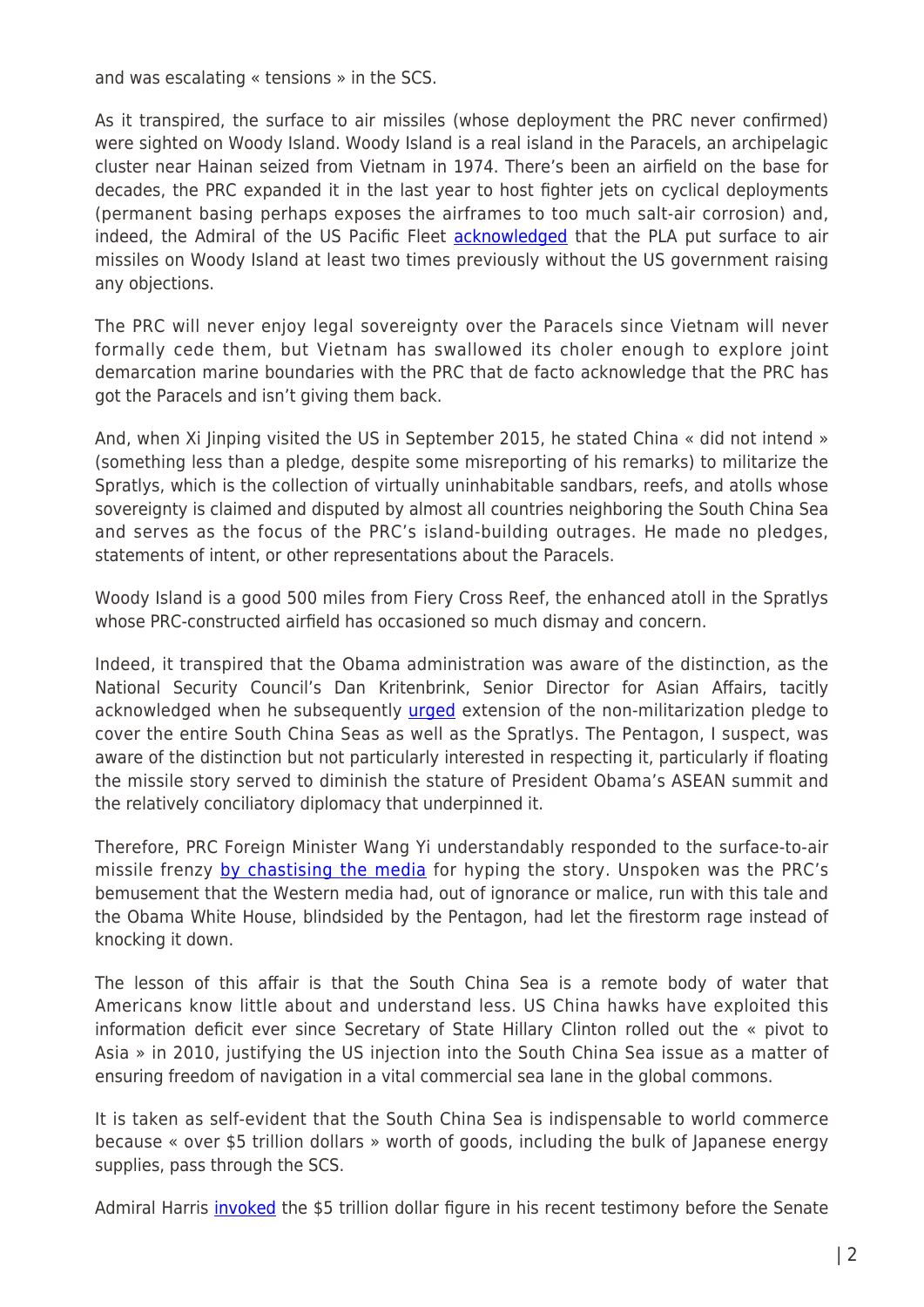Armed Services Committee. Western media reports reproduce it almost as a mandatory piece of journalistic boilerplate when covering the South China Sea.

However, the awkward fact is that the only major power with a vital strategic interest in Freedom of Navigation in the South China Sea is the People's Republic of Chinna.

The website of Marine Traffic, provides some interesting perspective with its mapping of real time and historical ship movements.

Here is the « density map » displaying aggregate movements along the busiest shipping routes (green lines) and in the busiest ports (red blobs) in and around the South China Sea:



Map data @2016 Google, ORION-ME, SK planet, ZENRIN | 500 km L Third, the rest of the traffic that transits the SCS pretty is headed for Japan and South Korea. This would seem to support the perception that the economies and national security of Japan and South Korea, core US allies, require assurances against Chinese interdiction of their energy supplies in the South China Sea.Note several features of the marine traffic in the South China Sea. First, much of it goes, unsurprisingly, to the Peoples Republic of China and Hong Kong. Second, Vietnam, Indonesia, Taiwan, and the Philippines are largely served by coast-hugging routes outside the PRC's dreaded Nine-Dash-Line.

Not quite.

The strategic insignificance of the South China Sea to Japan and the Republic of Korea has been well known since the 1990s, when « energy security » became an explicit preoccupation of Japanese planners.

In 2005, Australian security analyst Euan Graham addressed the issue in his Japan's Sea Lane Security: A Matter of Life and Death?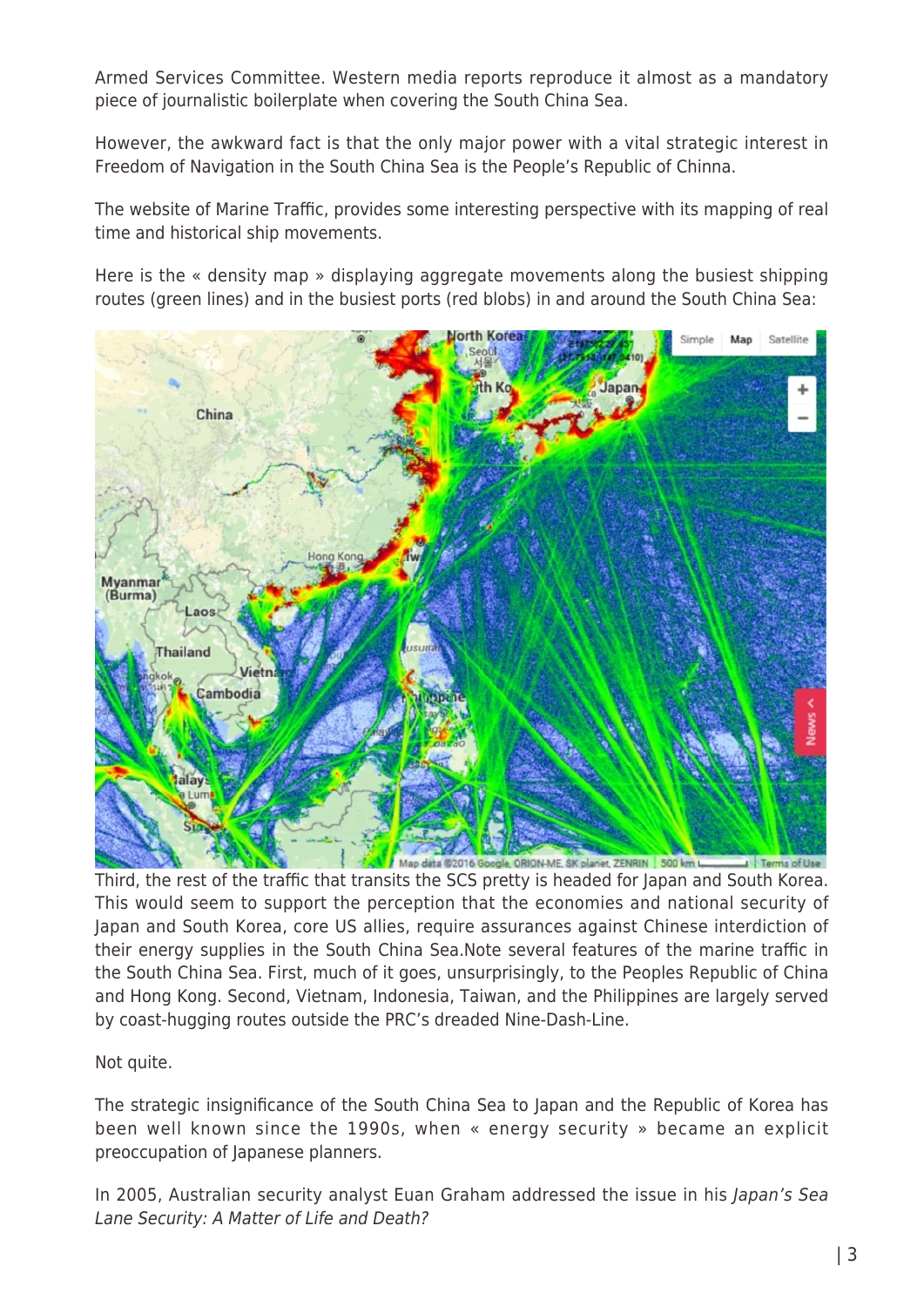The cost to Japan of a 12-month closure of the South China Sea, diverting oil tankers via the Lombok Strait and east of the Philippines, has been estimated at \$200 million. A Japanese estimate puts the cost as basically the same to that imposed by a closure of the Malacca Strait, requiring 15 additional tankers to be added to the route, generating an extra \$88 million in shipping costs. This is roughly corroborated by the reported findings of a joint study conducted by the JDA and the Indonesian authorities in the late 1980s, which put the number of extra tankers required to divert around the South China Sea via Lombok and east of the Philippines at 18.

…The volume of oil shipped to Japan from the Middle East is evenly split between Lombok and the Straits of Malacca…

What does two extra days on the water mean? In his book, Graham provides a dollar figure:

…Based on an oil import bill of \$35 billion in 1997, [a cost of \$88 million for diverting through Lombok] accounts for 0.3% of the total.

To update these figures, in an environment of crashing oil prices and spiking shipping rates (as importers rush to obtain cheap supplies and even store them on tankers until onshore facilities open up), assume \$30/barrel crude plus \$3/barrel shipping costs. Japan imports about 2 billion barrels per year. That's \$6 billion dollars. If we assume the Lombok route adds 10% or \$0.30/barrel to the shipping cost, that's another \$600 million dollars against \$60 billion in total crude costs. 1%. By coincidence, \$600 million is also about 1% of the annual Japanese defense budget. Japan's GDP: \$4 trillion dollars.

So is the threat of closure of the South China Sea an existential threat to Japan requiring a military response? One Japanese authority doesn't believe so.

CSD [Collective Self Defense] will not allow minesweeping ops in SCS/Malacca Strait as unlike Hormuz there are alternative routes.

That's a statement that Prime Minister Abe Shinzo made in the Diet, as reported on Corey Wallace's Twitter feed.

Republic of Korea imports less than 1 billion barrels per annum. Cost of the Lombok detour: maybe \$270 million.

In summary, the Malacca/South China Sea route from the Persian Gulf to Japan and South Korea is preferred as the straightest, cheapest, route for crude oil. In fact, ship owners looked at the economics and decided to defer construction of « postMalaccamax VLCCs » (Very Large Crude Carriers) in favor of smaller tankers in order to preserve the option of going through the Malacca Strait and South China Sea.

But if the South China Sea route is obstructed, they can always go via Lombok and the Makassar Sea. Its just a little bit more expensive.

So, the South China Sea is not a critical sea lane for our primary North Asian allies Japan and the Republic of Korea.

As for Australia, the fourth point (together with Japan, India, and the United States) in the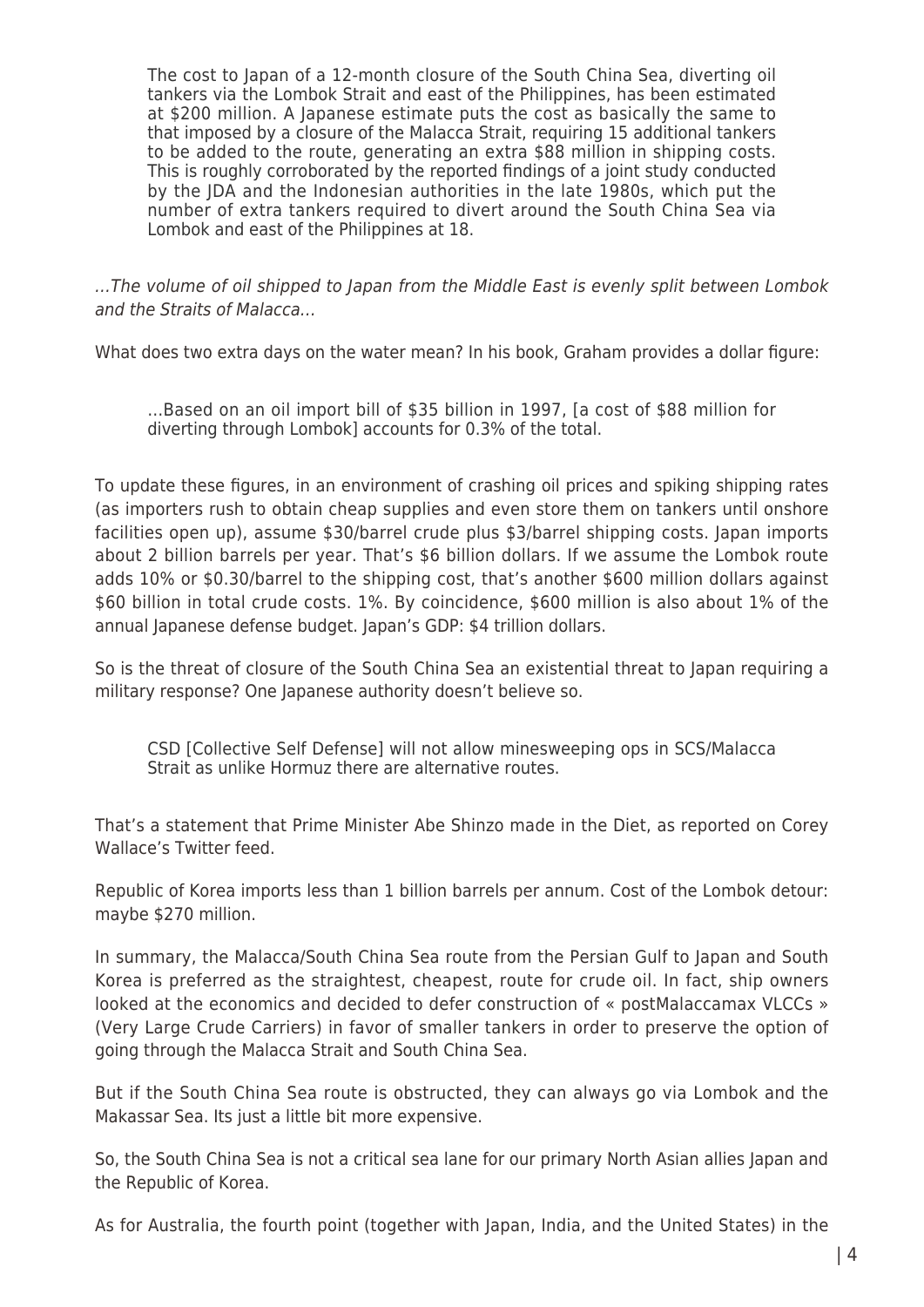emerging Asia Pacific security « diamond », Graham stated in his book:

Iron ore and coke shipments from Australia account for most of the cargo moved through the Lombok Strait…Lombok remains the principal route for bulk carriers sailing from Western Australia to Japan.

Australian resource exports bypass the South China Sea already.

As to the South China Sea factor, Sam Bateman, a retired Royal Australian Navy commodore now working in a think tank in Singapore, [debunked](http://chinamatters.blogspot.com/2015/06/what-should-be-final-word-on-freedom-of.html) claims of the crucial strategic character of the South China Sea to Australia:

Bonnie Glaser has recently claimed that approximately 60 per cent of Australia's seaborne trade passes through the South China Sea…

When measured by value, the figure of 60% of our seaborne trade passing through the South China Sea is way off the mark. Based on the latest data for Australia's overseas trade, it mightn't even be half that-and about threequarters of it would be trade to and from China. Thus the notion of a threat to our seaborne trade from China is rather a non sequitur.

In other words, approximately 7.5% of Australia's total seaborne trade by value passing through the South China Sea isn't going to the PRC. That represents perhaps A\$40 billion, about half of which is back and forth with Singapore, which could be end-arounded by entering the Malacca Strait from the west and avoiding the South China Sea completely. So perhaps A\$ 20 billion is theoretically at risk in the unlikely event that the PRC decided to close the SCS completely to Australian shipping. By contrast, Australian two way trade with the PRC is A\$152 billion.

It should be clear by now that the South China Sea as a commercial artery and as an energy import channel matters much more to China, than it does to Japan, South Korea, Australia, and the United States. Indeed, the primary global strategic significance of the South China Sea is not as a vulnerable artery for global commerce; it is as a vulnerable bottleneck for Chinese energy imports.

America's interest in confronting the PRC in the South China Sea predates any Xi Jinpingrelated arrogance, expansionism, and island-building, indeed it predates the appearance of any PRC Navy worthy of consideration. It can be traced to the Office of Net Assessment's 2004 report prepared via Booz, Hamilton for Donald Rumsfeld, Energy Futures in Asia. As I do not believe that report has been declassified, interested readers can check a 2010 paper from the US Naval War College titled *[China's Oil Security Pipe Dream](http://china.praguesummerschools.org/files/china/1china2012.pdf).* 

The PRC has been aware of the US government's interest in the possibility of interdicting PRC energy imports at the Malacca Straits/South China Sea chokehold for many years, and has poured billions of dollars into establishing less vulnerable alternatives for meeting its requirements, through the filling of strategic oil reserves, its ongoing pipeline projects with Russia and energy producers in Central Asia, initiatives to diversify supply lines for Gulf oil with oil and gas pipelines from Burma to Yunnan, and the risky bet on a « China Pakistan Economic Corridor » keyed to the port at Gwadar and crossing the Himalayas to Kashgar

As these massive and risky alternative expenditures by the PRC-and the complete absence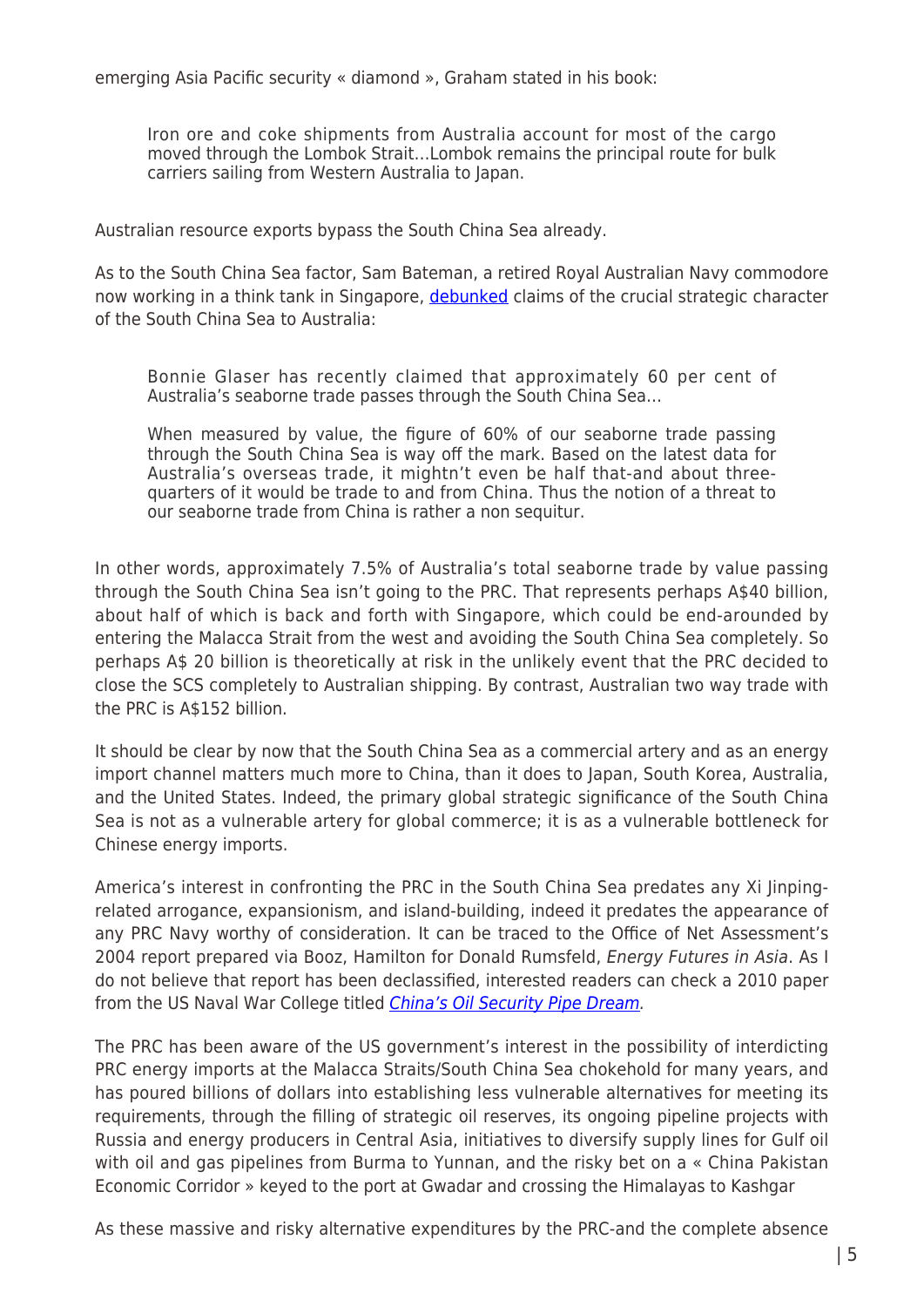of plausible threats to Japan, South Korea, and Australia interests-indicate, the only genuine role the South China Sea played as a strategic chokepoint worthy of US interest is against the PRC.

The PRC has accused the United States of maliciously meddling in the South China Sea not to secure and stabilize an important global commons but to polarize relations between the PRC and its neighbors and create an opening for strategic military cooperation with the Philippines and Vietnam, a point of view I am inclined to agree with.

This state of affairs is probably better appreciated by China's local trading partners in Australia, South Korea, and Japan than it is in the United States, and governments there are faced with the awkward question of how far to go with « upholding international norms » and « alliance service », i.e. supporting a U.S. containment strategy by antagonizing the PRC over the South China Sea, a body of water whose control is not a matter of existential interest to them, but is to China.

As the PRC responds to US opposition and ASEAN anger and dismay not by retreating, but by accelerating its development of civilian and dual use infrastructure on its holdings and ramping up its naval and coast guard presence, the realization of the situation seems to be sinking in in the US public sphere as well.

If anybody entertained the wishful thinking that the PRC would respond to the widely expected ruling against its Nine Dash Line at arbitration in The Hague by rolling over for the Philippines and the United States, [those dreams are pretty much over.](http://www.sfchronicle.com/news/world/article/China-says-it-won-t-budge-on-South-China-Sea-6876569.php)

At his press conference, Foreign Minister Wang Yi [employed a litany of pejoratives](http://www.fmprc.gov.cn/mfa_eng/wjb_663304/wjbz_663308/activities_663312/t1346238.shtml) to characterize the Philippines–« unlawful, unfaithful and unreasonable »-the role of the (unnamed) United States- » behind-the-scenes instigation and political maneuvering »-and the arbitration process itself- » tainted and gone astray, and China is not going to humor it ».

Separately and perhaps significantly, Wang addressed the most contested issue in the South China Sea-the Spratly Islands-by drawing the PRC's line in the sand:

The Spratly Islands are China's inseparable territory. Descendants of the Yellow Empire all have the duty to protect this land.

Wang concluded with the statement « The PRC has never and will not make any new territorial demands ». Beyond the unfortunate echoes of Neville Chamberlain, I believe Wang's words may have been intended as a signal that the PRC regards it infeasible to try to assert an extremely unpopular claim to exclusive sea rights in the contested regions of the SCS if, as expected, the cartographic embarrassment of the Nine Dash Line is declared invalid, especially since hawks in the United States Navy [dream](http://blogs.reuters.com/great-debate/2015/10/29/south-china-sea-islands-only-demilitarized-until-first-warbird-touches-down/) of standing between the PRC and the UNCLOS victors seeking to reap the bounty of their expansive South China Sea EEZs.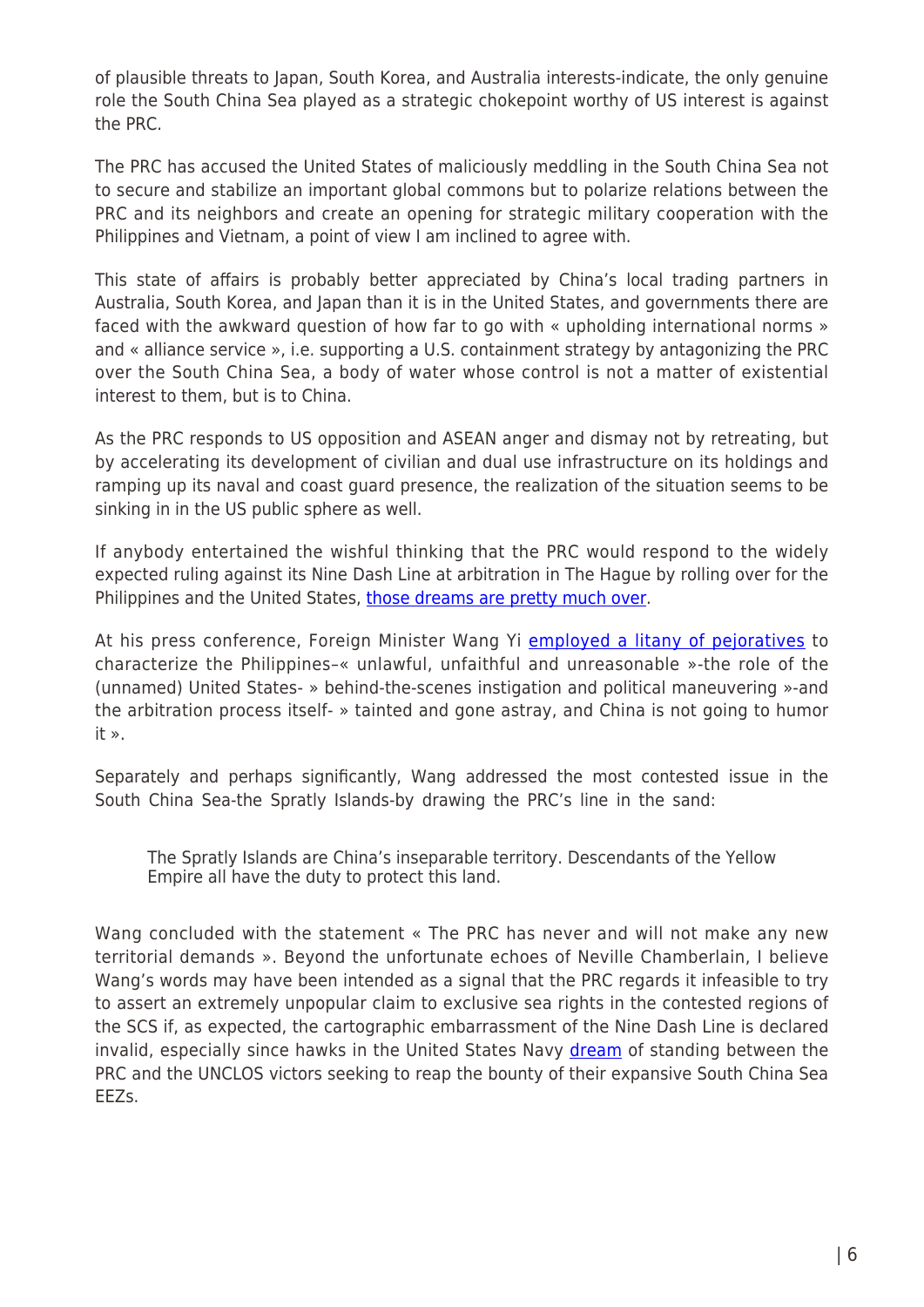

source: UNCLOS and CIA[T](http://apjjf.org/data/4869-02.jpg)he PRC can insist on its territorial claims to the various natural and man-made islands and LTE (low tide elevation i.e. covered at high tide) features that it holds or desires, leaving no recourse for other claimants short of military action to evict China from them.If the PRC focuses on asserting its territorial (as opposed to maritime) position in the South China Sea, it will have ample resources for mischief even if the international consensus to order the South China Sea maritime domain on the basis of UNCLOS prevails.

UNCLOS does not cover disputes over sovereignty of islands and indeed there is no accepted international treaty or mechanism for resolving these disputes. And once sovereignty is asserted, even over uninhabitable features, territorial seas can be claimed and sometimes Exclusive Economic Zones as well to a ridiculous degree. The most notorious instance of this practice is *[Okinotorishima Island](http://atimes.com/2015/07/okinotorishima-ization-south-china-sea-arbitration-case-enters-middle-game/)*, a tiny above-water lump of coral in the Pacific that Japan secured at the cost of over half a billion dollars, and, on this basis, claimed a 200 nautical mile EEZ.

If the PRC inserts fresh territorial, territorial sea, and EEZ claims into the dispute, maps of the South China Sea, which were never particularly straightforward to begin with, are going to get even more complicated.

A current concern is that the PRC may punish the Philippines for any UNCLOS setbacks by developing and permanently occupying the Scarborough Shoal as an island feature. The shoal is a rich fishing ground that is well within any conceivable Philippine EEZ demarcation and is far away from the PRC. Access to the fishing grounds within the shoal is currently controlled by PRC vessels provoking great anxiety and nationalist resentment in the Philippines.

The Chinese government is perhaps looking at the Aegean Sea dispute between Greece and Turkey-a largely frozen conflict that has persisted for forty years-as a precedent for a disputed but de facto functional maritime regime in the South China Sea.

PRC strategists are probably well aware that switching to a territorial instead of maritime focus threatens to dash the hopes of US Navy hawks hoping to force the PLAN into a humiliating confrontation that directly repudiates grandiose PRC claims to sovereignty within the Nine Dash Line.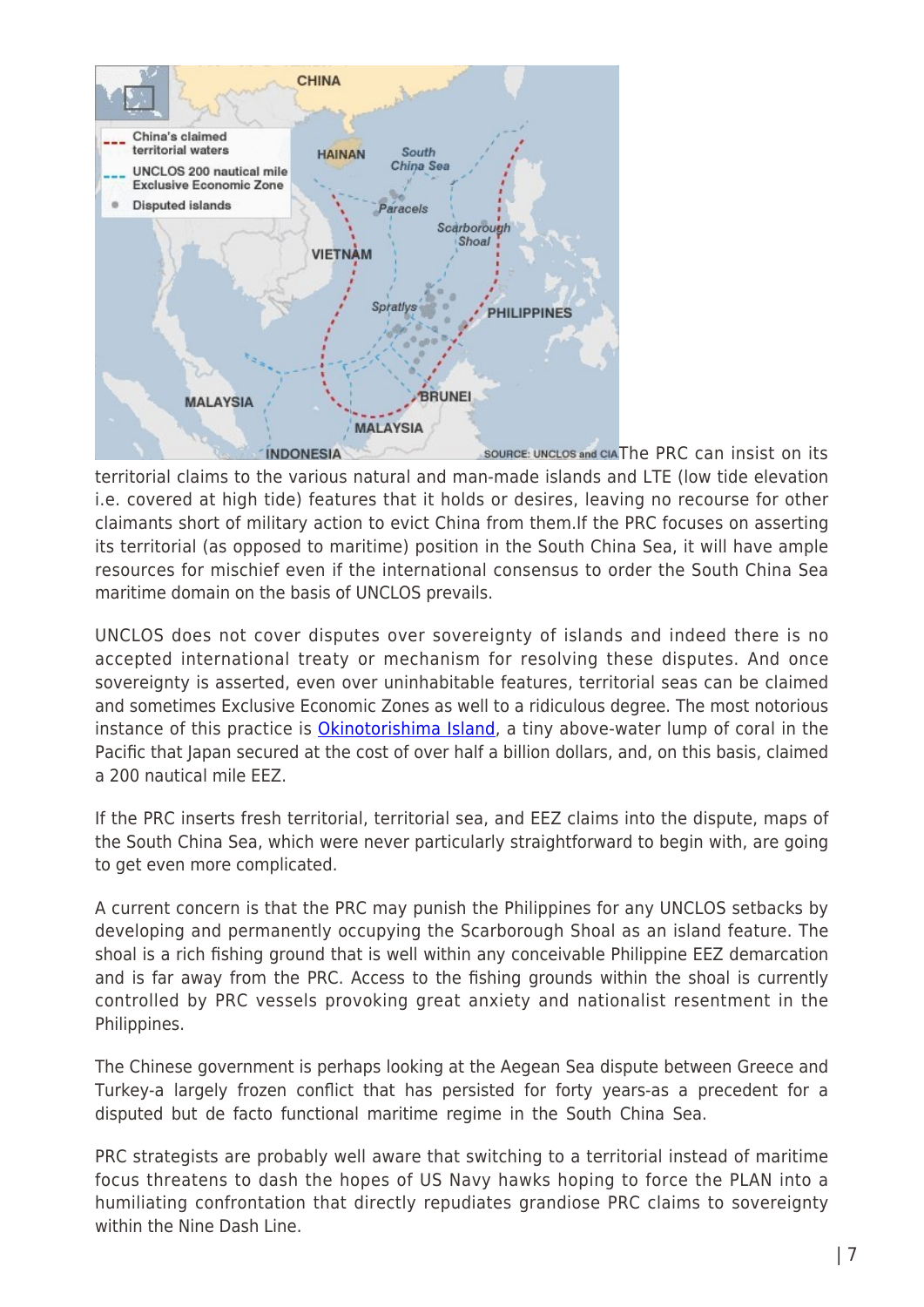The US Navy already had its work cut out for it on maritime matters since UNCLOS allows for no enforcement mechanism and, even if the United States wanted to step up and enforce the judgment in its role as benevolent hegemon, it is not even a signatory to the treaty it would be purporting to enforce.

As for territorial disputes, the United States has a long-standing policy, which is close to iron-clad, of not taking positions on sovereignty disputes. Indeed, the default preference of the United States is to « preserve the status quo », which would make evicting the PRC from the islands and structures it currently occupies extremely awkward, if not impossible.

The combination of PRC actions, investment, and rhetoric, and an apparent local unwillingness to walk the walk on confronting the PRC in the SCS, seems to be convincing US observers that the PRC isn't going anywhere.

A recent New York Times article was titled: [South China Sea Buildup Brings China Closer to](http://www.nytimes.com/2016/03/09/world/asia/south-china-sea-militarization.html?_r=0) [Realizing Control](http://www.nytimes.com/2016/03/09/world/asia/south-china-sea-militarization.html?_r=0). It concludes:

The Obama administration has struggled, however, to come up with a policy to slow or stop what it has called China's militarization of the South China Sea…

In recent months, the Pentagon has also stepped up « freedom of navigation » patrols in the South China Sea, sending United States warships and aircraft into territory claimed by Beijing to assert Washington's view that these areas remain international waters and airspace.

But China has responded by using the patrols to argue that it is the United States that is militarizing the South China Sea – and by continuing to build.

« China was the first country to discover, name, develop and manage the South China Sea islands, » the Chinese foreign minister, Wang Yi, told a news conference on Tuesday. « History will prove who is a mere guest and who is a real host. »

Of course, the US Navy isn't going anywhere either.

If the US wishes to evict the PRC from the South China Sea, it will have to consider stronger, more dangerous, and politically and diplomatically less palatable measures-and a more convincing menace than an imputed PRC threat to commercial freedom of navigation, or even as antagonist to the international norms and laws represented by the UNCLOS ruling.

The US military is now shifting the terms of debate from the shaky premise that the PRC presence in the South China Sea is a threat to global commerce and the world order to a somewhat more realistic anxiety that the PRC will, in the near future, possess sufficient military assets in the South China Sea to challenge and in theory impede or deny military maritime and aviation traffic by other nations.

This strategy is encapsulated in the continued alarms that the PRC is « militarizing » the South China Sea, an accusation that the PRC, particularly after the US Navy sailed a carrier battle group through the SCS in early March 2016, is not inclined to take seriously.

The focus on « militarization » is exemplified by warning the PRC not to announce a South China Sea Air Defense Identification Zone or ADIZ, which would require aircraft flying near and toward the PRC (including its contested SCS facilities) to identify themselves and state